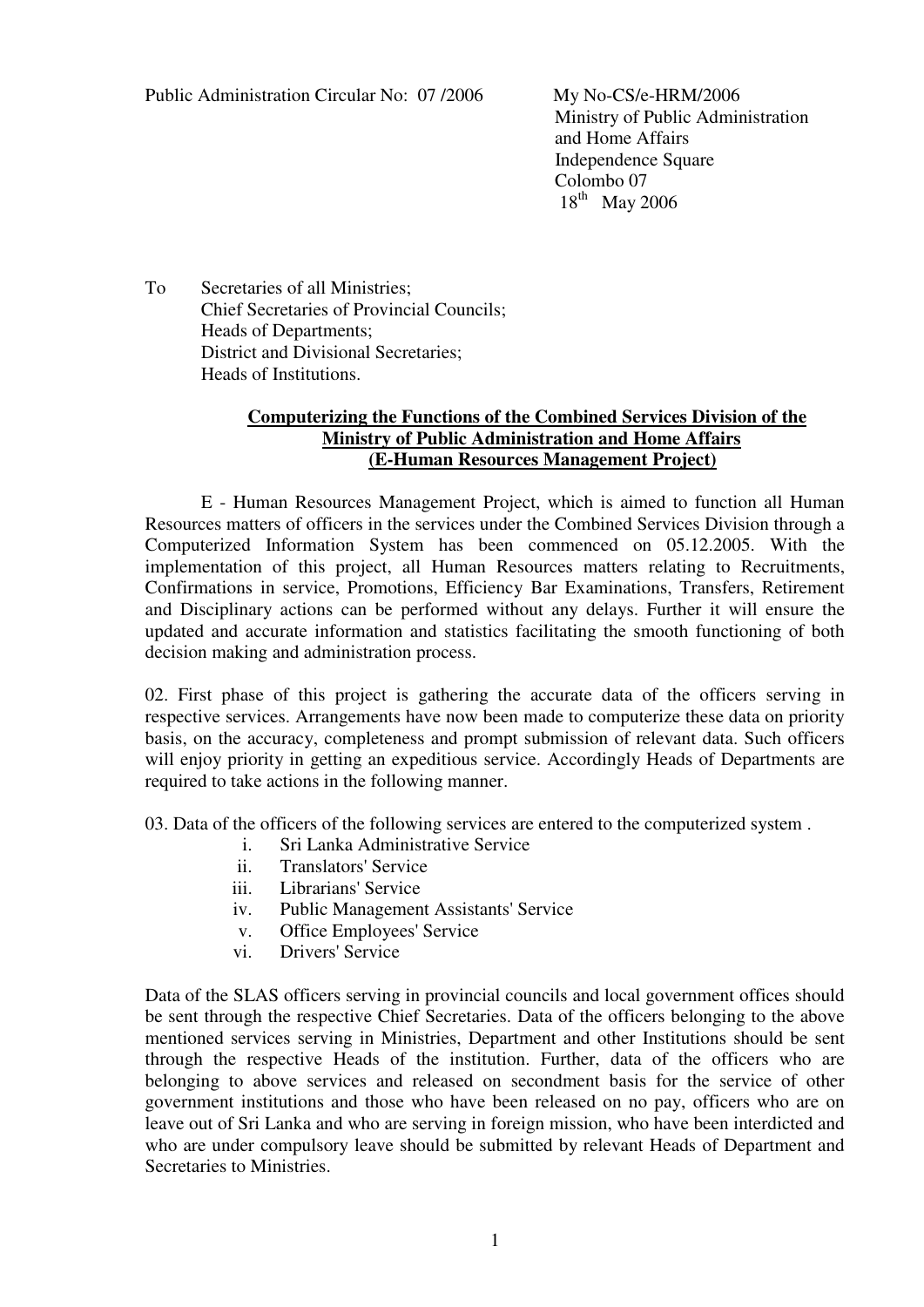04. A data gathering sheet is provided for each officer. Relevant data should be submitted considering the office where the officer is serving when the data sheet is completed and the post held by him at the same time. Necessary steps will be taken to enter all changes take place after such date.

05. Every officer who has been appointed for coordination will be provided with a set of instruction and a completed data sheet, to refer as a specimen. It is compulsory to fill data sheet **in English** in order to facilitate the computerizing. For further clarifications in this regard, please contact the following officers in the Combined Services Division . 011-2684404 or 011-2694300 .

> 1.Mr. Nuwan Thusharika- Project Assistant 2.Mrs.Duleeka Jayawardena- Human Resources Assistant 3.Mrs. Priyanka Sudasinghe - Human Resources Assistant

06. It is appropriate to assign the completion of data sheet to the officers dealing with personal files since getting information from relevant officer and the confirmation of the accuracy of data comparing them with personal file is highly important. Action will be taken to pay an allowance of Rs.10.00 per each data sheet, which bears accurate and complete information. Their responsibility is to submit the data sheets with accurate data within due time.

07. Once the forms in Ministries/ Departments/ Institutions are sent, the voucher attached as **Annex 01** mentioning clearly the name of payees should be returned to the Director General, Combined Services along with the recommendation of the Head of the Institution. Data sheets and the summery of them (**Annex 02**) of the institutions in Western province should be sent to the Director General, Combined Services before **02.06.2006** and other institutions should be sent before **23.06.2006.** The data sheets should be enclosed in separate envelopes according to the grades and the top left corner of the envelope should bear the words; **E-HRM/(short title of the service)** (Eg: E-HRM / PMAS I) you are kindly requested to pay attention, personally, for the success of this project.

> Sgd. D.Dissanayake **Secretary**  Ministry of Public Administration and Home Affairs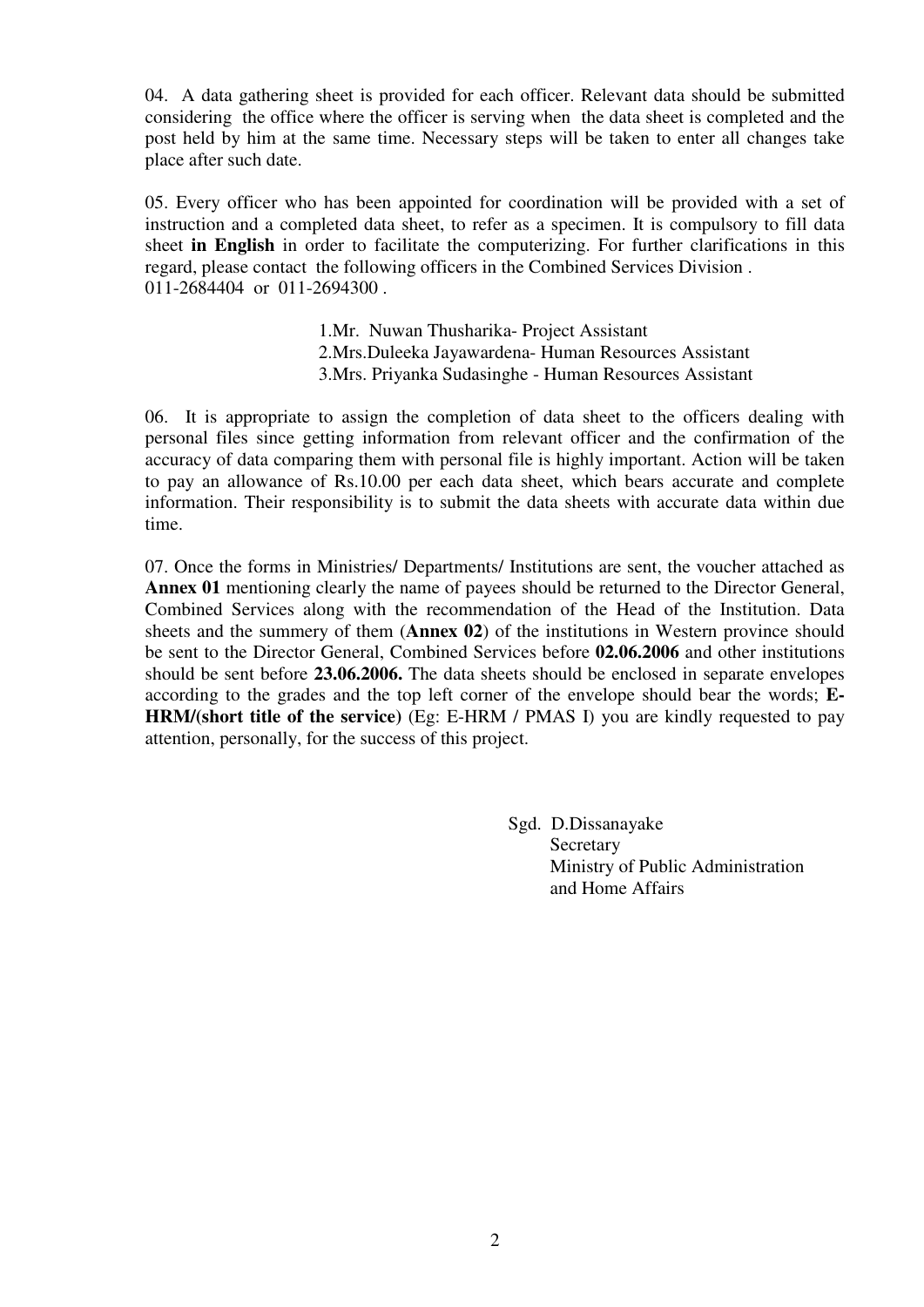# **Annex 01**

| Name of the Officer | Allowance per each<br>data sheet | Number of<br>completed data<br>sheet | Total<br>Payment |
|---------------------|----------------------------------|--------------------------------------|------------------|
|                     |                                  |                                      |                  |
|                     |                                  |                                      |                  |
|                     |                                  |                                      |                  |
|                     |                                  |                                      |                  |
|                     |                                  |                                      |                  |
|                     |                                  |                                      |                  |
| Total               |                                  |                                      |                  |

It is hereby recommended to pay sum of Rs....................for completion of data sheets by the above officers.

Date : .......................... .....................................

Signature of Head of Department

### **For Office use** :

I recommend the above payment.

Date : .......................... .....................................

Director of Combined Services